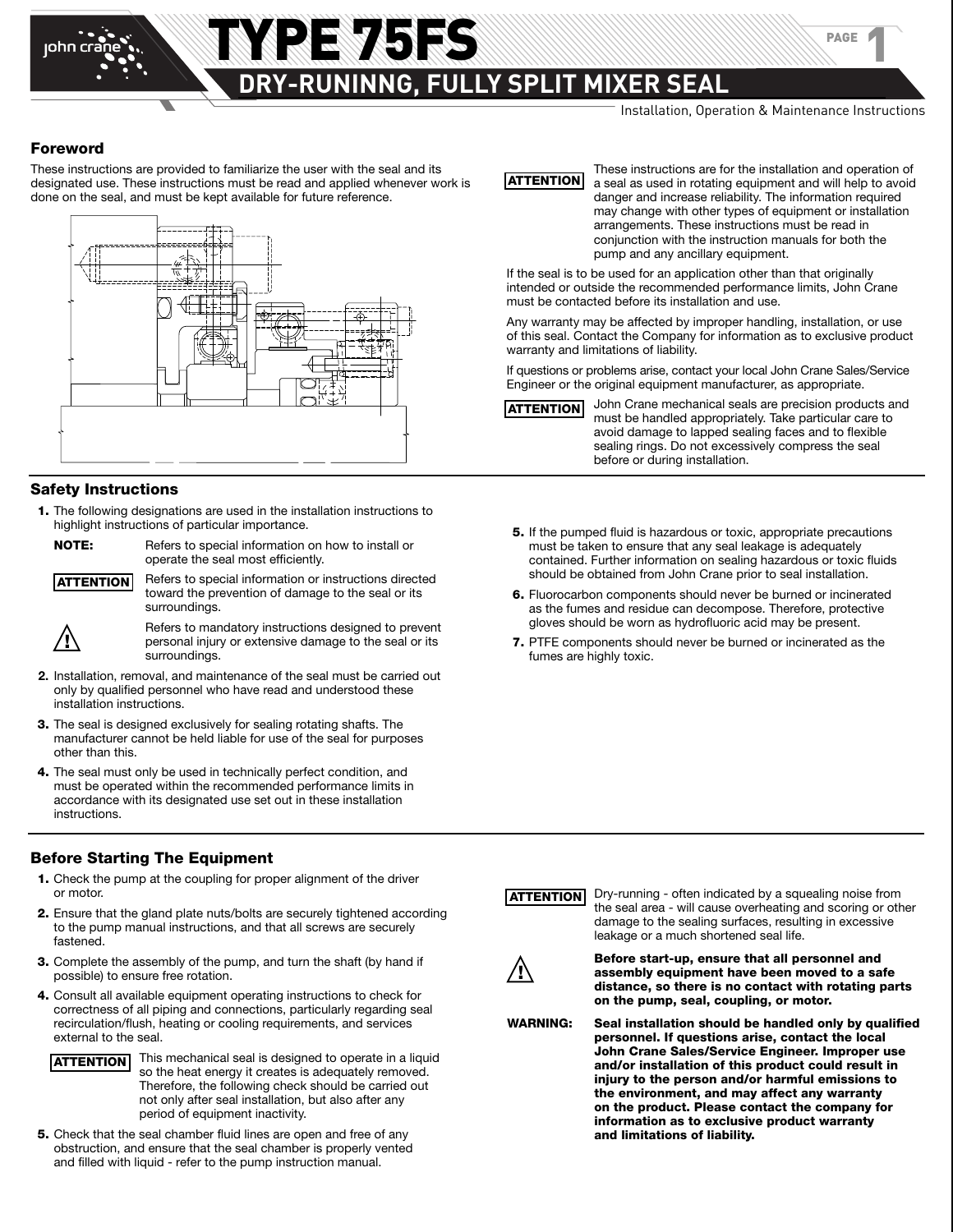

# YPE 75FS **DRY-RUNINNG, FULLY SPLIT MIXER SEAL**

Installation, Operation & Maintenance Instructions

PAGE

2

#### **General Instructions**

- **1.** Be sure to read all instructions carefully before installing seal.
- **2.** The John Crane Type75FS Seal is a precision product designed specifically for dry running operation. Special care must be taken during installation not to damage or contaminate the sealing face of the mating ring or primary ring. **Do not lubricate faces. Assemble dry.**
- **3.** The seal may be supplied as a complete assembled cartridge (as shown right) or seal head assembly with mating ring, depending on specific unit or seal design requirements.

| Part Name         |                             |
|-------------------|-----------------------------|
| 1 Mating Ring     | 9 Clamp Ring                |
| 2 Sealing Ring    | 10 Retaining Plate          |
| 3 Primary Ring    | 11 Low Head Cap Screws      |
| 4 O-ring          | 12 Gland Plate              |
| 5 Retainer        | 13 Cap Screws               |
| 6 O-ring          | 14 Spacer                   |
| 7 Clamp Ring      | <b>15</b> Installation Disc |
| 8 Shoulder Screws |                             |

#### **Equipment Check**

Measure seal mounting dimensions as shown in Fuigures 1 through 4.

- Shaft diameter max, Fig. 1 ........................................................± .002"
- Finishes roughness, Fig. 1 ..................................................63 Ra max.
- Shaft axial play max, Fig. 2 .................................................. .030" TIR
- Squareness of equipment housing face to shaft max, Fig. 3 .020"TIR
- Shaft runut max, Fig. 4 .......................................................... .150" TIR

### **Equipment Preparation**

Numbers in parentheses refer to numbers on the seal installation drawing above.

- Remove all sharp edges on shaft before installation.
- Lightly lubricate shaft to assist installation of the seal.
- Shaft must be of corrosion resistant material with a hardness of 125 Brinell minimum and be machined to dimensions and tolerances stated.

#### **Preparing the Equipment**

- **1.** Clean the entire area into which the seal fits. Check shaft or sleeve for burrs and scratches.
- **2.** Check that the seal envelope is in accordance with the appropriate John Crane drawing for the unit in question
- **3.** Measure the runout of the shaft. This should not exceed 0.002" F.I.M.









- **4.** Measure the perpendicularity of the abutment face of the housing with respect to the shaft. This should not exceed 0.005".
- **5.** Follow the notes on the seal drawing which is packaged with the seal for the unit in question.
- **6.** On double seals, ensure that the gas supply is not contaminated. If shop air is being used, be sure to use a moisture trap within the line as well as a 10 micron filter.



TURN SHAFT BY HAND AND NOTE MEASUREMENT ON DIAL INDICATOR

**NOTE:** If measured dimensions exceed those values given, correct the equipment to meet specifications prior to seal installation.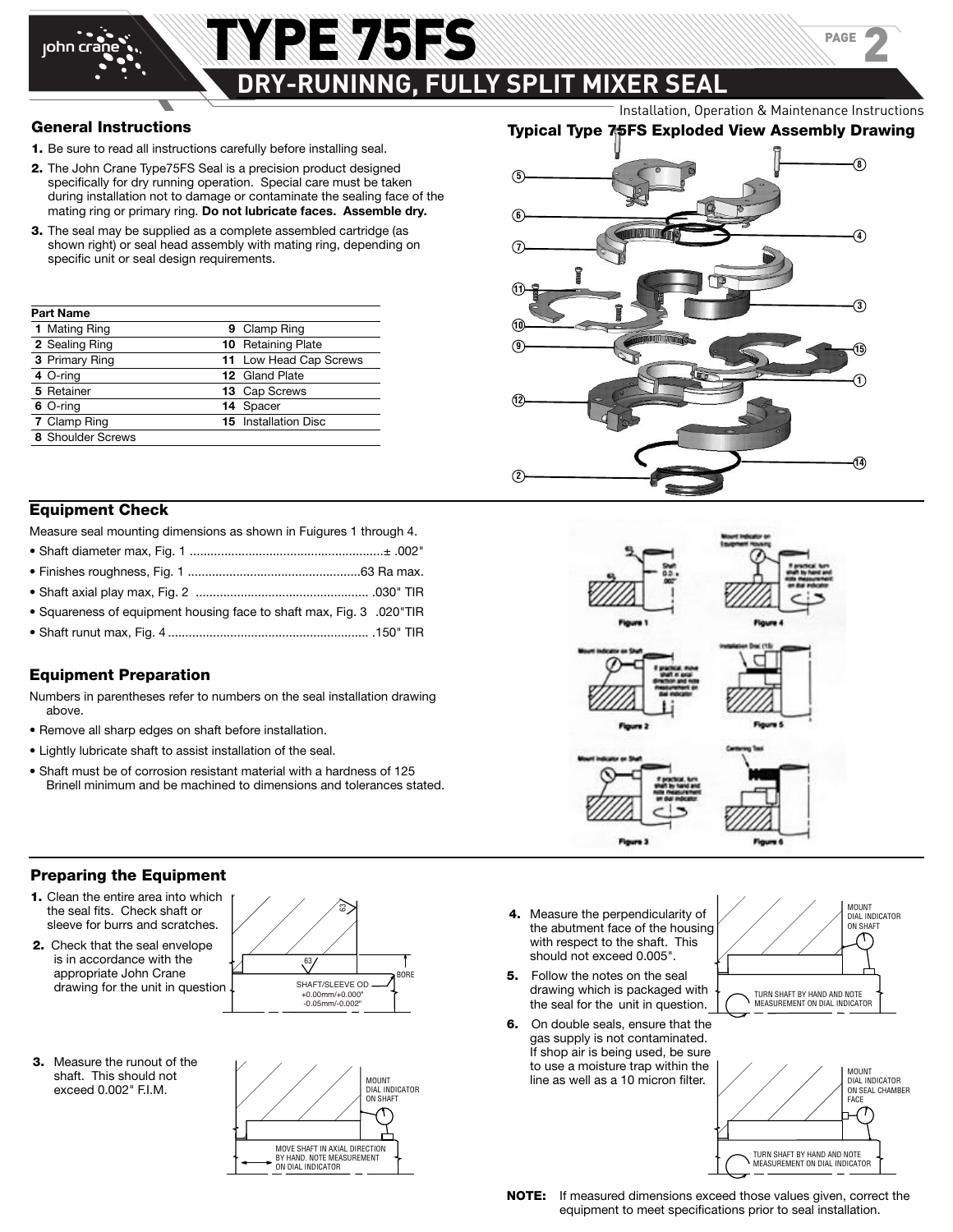



**DRY-RUNINING, FULLY OF EXTRIGHT SEAL**<br>Installation, Operation & Maintenance Instructions

PAGE

3

#### **Installing Gland Plate Assembly (12)**

**1.** Apply a thin coat of adhesive (Part No. D-0002-150) to one split end of the sealing ring (2). Place sealing ring around shaft and hold the ends together until adhesive bonds the ends. The ends must match up identically to ensure a proper seal. Lubricate the sealing ring with silicone grease (Part No. D-0001-637) provided.

EY 5

- **2.** Place the gland plate halves around shaft and insert into sealing ring. Tighten the 5/16" cap screws (13).
- **3.** Bolt the installation disc (15) halves to the gland plate using the low head cap screws (11) (see Figure 5).

#### **Installing Mating Ring (1)**

- **1.** Assemble mating ring halves around shaft and rest on installation disc. Place clamp rng (9) halves around mating ring halves and locate the splits 90º apart. Make sure the clamp ring is pressde down fully on th emating ring. Apply thread adhesive (Part No. D-0002-661) to the cap screws and loosely tighten.
- **2.** Make sure the mating ring halves fit together without leaving a step atsplit joint. The split on the seal face should not be felt when run across with a finger nail.
- **3.** Tighten cap screws to 45 in.-lbs. If a sharp edge can still be felt on the face where the mating ring halves meet, loosen the clamping screws slightly and realign the faces.
- **4.** Remove the installation disc halves and save the low head cap screws for Step 6.
- **5.** Place the assembled mating ring into the gland plate bore, and rest it upon the sealing ring.
- **6.** Install the retaining plate (10) over the mating ring assembly, and evenly tighten the low head cap screws to 6.5 ft.-lbs. Using centering gauge (Part No. A75-0000-002) as a spacer (Figure 6), center the mating ring/gland plate assembly concentrically around the shaft. Tighten the 1/2" gland bolts to 63 ft.-lbs.

#### **Typical Type 75FS Installation Dimensions Type 75FS Dimensional Data** (inches)



| <b>Seal Size</b> |       |       |        |        |       |       |
|------------------|-------|-------|--------|--------|-------|-------|
| (inches)         | D1    | D2    | D3     | D4     | D5    | D6    |
| 0635             | 2.500 | 5.250 | 7.250  | 6.250  | 4.815 | 3.062 |
| 0698             | 2.750 | 5.500 | 7.500  | 6.500  | 5.065 | 3.312 |
| 0762             | 3.000 | 5.750 | 7.750  | 6.750  | 5.315 | 3.562 |
| 0825             | 3.250 | 6.000 | 8.000  | 7.000  | 5.565 | 3.812 |
| 0889             | 3.500 | 6.250 | 8.250  | 7.250  | 5.815 | 4.062 |
| 0952             | 3.750 | 6.500 | 8.500  | 7.500  | 6.065 | 4.312 |
| 1016             | 4.000 | 6.750 | 8.750  | 7.750  | 6.315 | 4.562 |
| 1079             | 4.250 | 7.000 | 9.000  | 8.000  | 6.565 | 4.812 |
| 1143             | 4.500 | 7.250 | 9.250  | 8.250  | 6.815 | 5.062 |
| 1206             | 4.750 | 7.500 | 9.500  | 8.500  | 7.065 | 5.312 |
| 1270             | 5.000 | 7.750 | 9.750  | 8.750  | 7.315 | 5.562 |
| 1333             | 5.250 | 8.000 | 10.000 | 9.000  | 7.565 | 5.812 |
| 1397             | 5.500 | 8.250 | 10.250 | 9.250  | 7.815 | 6.062 |
| 1460             | 5.750 | 8.500 | 10.500 | 9.500  | 8.065 | 6.312 |
| 1524             | 6.000 | 8.750 | 10.750 | 9.750  | 8.315 | 6.562 |
| 1587             | 6.250 | 9.000 | 11.000 | 10.000 | 8.565 | 6.812 |
| 1651             | 6.500 | 9.250 | 11.250 | 10.250 | 8.815 | 7.062 |
| 1714             | 6.750 | 9.500 | 11.500 | 10.500 | 9.065 | 7.312 |
| 1778             | 7.000 | 9.750 | 11.750 | 10.750 | 9.315 | 7.562 |